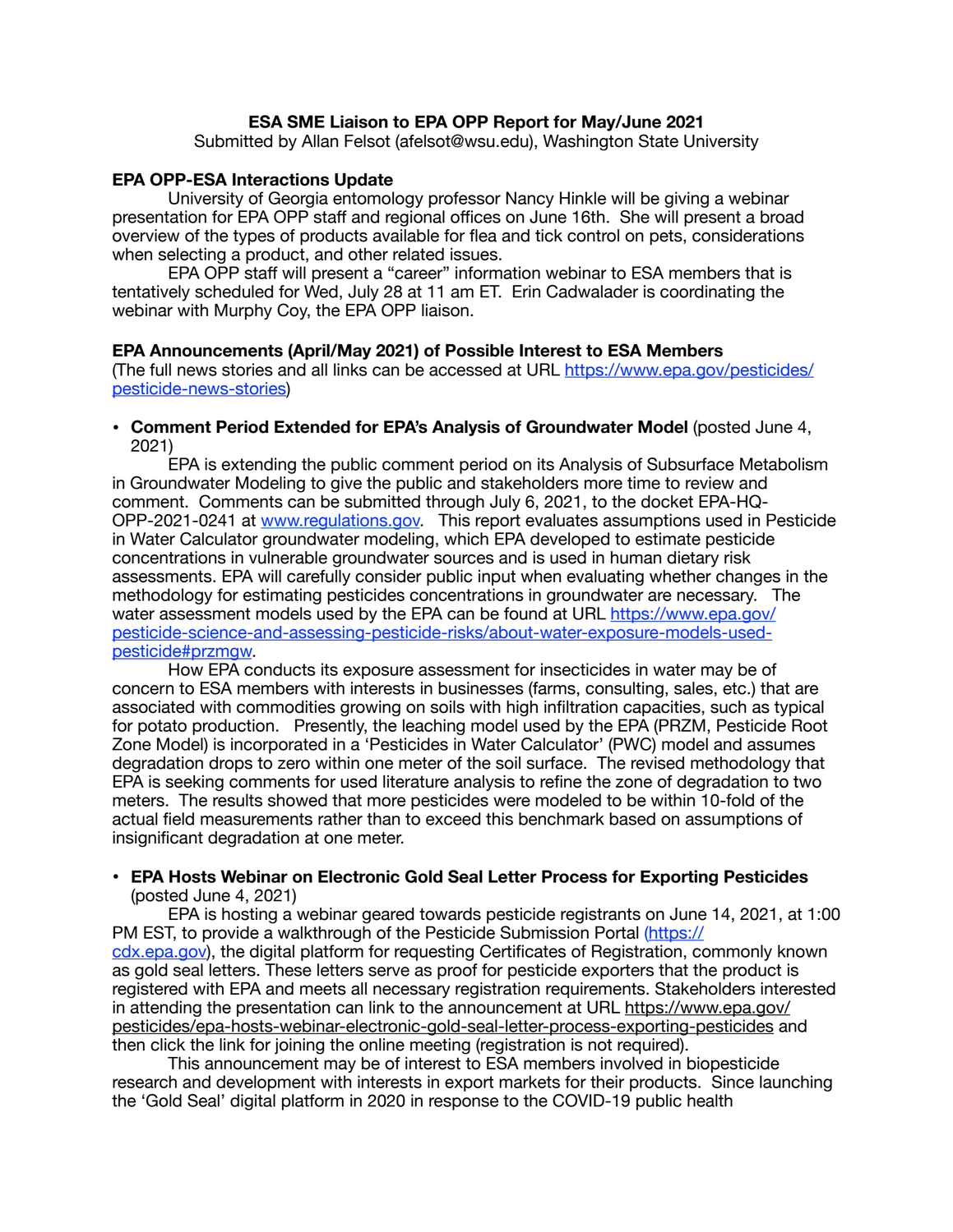emergency, the electronic process has resulted in quicker processing of the letters and more thorough and complete internal tracking.

# **• EPA Proposes Registration of Products Containing** *Purpureocillium lilacinum* **strain PL11, a New Microbial Active Ingredient** (posted June 2, 2021)

EPA is proposing to register several biopesticide products containing *Purpureocillium lilacinum* strain PL11, a new microbial (fungal) active ingredient that controls plant-parasitic nematodes. All the files the EPA released in association with the human and ecological risk assessments and proposed product labels are contained in docket number EPA-HQ-OPP-2016-0079 at [www.regulations.gov](http://www.regulations.gov) (in the search line, enter the docket number to access the documents). The risk assessment summaries provide an excellent overview of the types of information that EPA will need to register biopesticides. The docket will be available for comments until June 17, 2021.

## • **EPA Releases Updated Occupational Pesticide Handler and Post-application Exposure Calculators** (posted May 26, 2021)

EPA has updated the "Occupational Pesticide Handler Exposure Calculator" and "Occupational Pesticide Post-application Exposure Calculator" with the latest available data and sources to provide the agency with more efficiency in completing risk assessments and ensuring transparency to the public and affected stakeholders.

EPA uses these tools to carry out risk assessments to make informed decisions when approving new pesticides, new uses of registered pesticides, and during regular reviews of existing pesticides. The updated exposure values are more reflective of actual exposures to occupational pesticide handlers and post-application scenarios, which reduces uncertainty in decisions and serves as the basis for labeling decisions.

The calculators also help state and local governments, pesticide manufacturers, academics, and others evaluate the potential for health effects to a person who might be exposed to pesticides as part of their work. They provide exposure information for risk assessments based on exposure scenarios, exposure routes, and applicable personal protective equipment.

URL for the "Occupational Pesticide Handler Exposure Calculator": [https://](https://www.epa.gov/pesticide-science-and-assessing-pesticide-risks/occupational-pesticide-handler-exposure-data) [www.epa.gov/pesticide-science-and-assessing-pesticide-risks/occupational-pesticide](https://www.epa.gov/pesticide-science-and-assessing-pesticide-risks/occupational-pesticide-handler-exposure-data)[handler-exposure-data](https://www.epa.gov/pesticide-science-and-assessing-pesticide-risks/occupational-pesticide-handler-exposure-data)

URL for the "Occupational Pesticide Post-application Exposure Calculator": [https://](https://www.epa.gov/pesticide-science-and-assessing-pesticide-risks/occupational-pesticide-post-application-exposure) [www.epa.gov/pesticide-science-and-assessing-pesticide-risks/occupational-pesticide-post](https://www.epa.gov/pesticide-science-and-assessing-pesticide-risks/occupational-pesticide-post-application-exposure)[application-exposure](https://www.epa.gov/pesticide-science-and-assessing-pesticide-risks/occupational-pesticide-post-application-exposure)

## • **EPA Releases Draft Risk Assessments and Proposes Mitigation for Residential Fumigation Using Sulfuryl Fluoride** (posted May 25, 2021)

EPA released for public comment draft risk assessments for the structural fumigant sulfuryl fluoride (approved by used of certified applicators for control of termites, powder post beetles, old house borers, bedbugs, carpet beetles, moths, cockroaches, rats, and mice). For the registration review of sulfuryl fluoride, which includes all the uses of the pesticide, EPA is releasing sulfuryl fluoride draft risk assessments (DRAs), including the combined ecological draft risk assessment and drinking water assessment, and the occupational and residential risk assessment.

The DRAs are part of a multi-step process to identify risks as well as actions that can mitigate risks. After considering public comments, EPA will proceed with registration review by issuing the proposed interim decision, which will propose measures to reduce human health and ecological risks. EPA released the interim re-entry mitigation measures that can be accessed directly from the [reglations.gov](http://reglations.gov) docket at URL [https://www.regulations.gov/](https://www.regulations.gov/document/EPA-HQ-OPP-2009-0136-0105) [document/EPA-HQ-OPP-2009-0136-0105](https://www.regulations.gov/document/EPA-HQ-OPP-2009-0136-0105). The docket number for all the sulfuryl fluoride documents is EPA-HQ-OPP-2009-0136 (direct URL link is [https://www.regulations.gov/search?](https://www.regulations.gov/search?filter=EPA-HQ-OPP-2009-0136)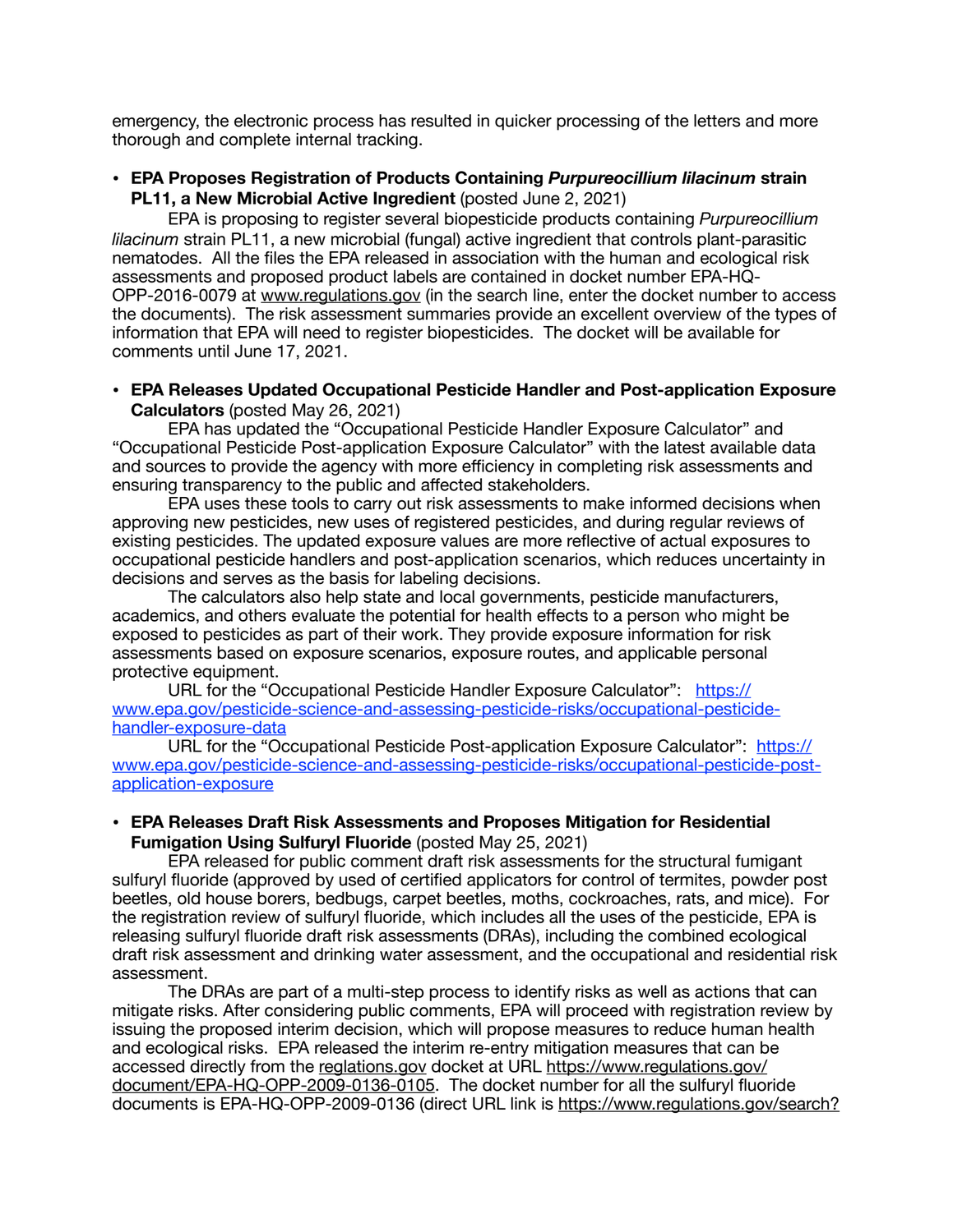[filter=EPA-HQ-OPP-2009-0136\)](https://www.regulations.gov/search?filter=EPA-HQ-OPP-2009-0136). The comment period is open for 60 days from the posting of this announcement.

• **EPA Opens Application Period for Grants Dedicated to Sustainable Pest Control in Agriculture** (posted May 25, 2021)

EPA is accepting applications for a \$1 million dollar grant initiative through the Pesticide Environmental Stewardship Program (PESP) that encourages smart, sensible, and sustainable pest control in agriculture. Through these grants, EPA will support projects that explore innovative practices, technologies, education, and non-regulatory solutions that adopt integrated pest management (IPM) strategies. EPA anticipates awarding approximately \$1 million in total federal funding to support 10 projects – one from each EPA region.

EPA specifically seeks to build IPM capacities or to evaluate the feasibility of new IPM approaches (i.e., innovative approaches and methodologies that reduce the unnecessary pest/ pesticide risks). Two issues of concern in decisions about funding a PESP grant that are relevant to ESA members are 'citrus greening' and 'pollinator protection'. Any IPM research that can enhance control of citrus greening or conserve pollinators while meeting environmental stewardship objectives should be competitive for funding.

Interested groups can apply at [https://www.grants.gov/web/grants/view](https://www.grants.gov/web/grants/view-opportunity.html?oppId=333775)[opportunity.html?oppId=333775](https://www.grants.gov/web/grants/view-opportunity.html?oppId=333775). Applications must be submitted by July 9, 2021, to be considered. Awarded projects will start in the fourth quarter of 2021. More information about PESP grants is located at URL [https://www.epa.gov/pesp/pesticide-environmental](https://www.epa.gov/pesp/pesticide-environmental-stewardship-program-grants)[stewardship-program-grants.](https://www.epa.gov/pesp/pesticide-environmental-stewardship-program-grants)

**• Update on Previous Changes in USDA APHIS Regulation of Crops Bred using "Genetic Engineering" Biotechnology** (posted April 23, 2021)

Over a year ago, I reported on proposed rule changes by USDA APHIS for determination of whether crops bred using genetic engineering tools that are similar to other crops already deregulated for commercialization could be fast tracked for approval without doing completely new independent studies. APHIS upon petition from a plant breeder would prepare a Plant Pest Risk Similarity Assessment (PPRSA) and prelminary determination of nonregulated status. Now an example of how this policy change works is shown by an April 23, 2021 release of an announcement that Simplot, which has a potato cultivar called 'Innate', had petitioned to place under deregulated status a similar cultivar called 'Snowden'. The Innate cultivar was derived using RNAi technology to silence polyphenol oxidase enzyme specifically in the tuber for reduction of black spot disease and reduce arginine synthesis to reduce acrolein ("carcinogenic neurotoxin") synthesis during cooking. APHIS determined the two potato cultivars are similar and the new one does not pose a new plant pest risk. APHIS had sought public comments on its review last year and based on the comments decided to formally extend deregulation status to the new Snowden cultivar. The APHIS memorandum and document links can be accessed via the Federal Registrar notification located at URL [https://www.federalregister.gov/documents/2021/04/26/2021-08625/jr-simplot-co](https://www.federalregister.gov/documents/2021/04/26/2021-08625/jr-simplot-co-determination-of-nonregulated-status-for-z6-potatoes-with-late-blight-protection-low)[determination-of-nonregulated-status-for-z6-potatoes-with-late-blight-protection-low](https://www.federalregister.gov/documents/2021/04/26/2021-08625/jr-simplot-co-determination-of-nonregulated-status-for-z6-potatoes-with-late-blight-protection-low).

When the new rules for determining non-regulated status of new cultivars was announced, concern was expressed by advocacy groups that new cultivars would be deregulated based just on a company's vouching for its safety owing to similarity to cultivars already on the market. However, USDA APHIS still will seek public comment on any petitions for "similarity" approvals. Furthermore, USDA APHIS will closely monitor public comments and then make decisions on new analyses. An example of this conservative but transparent approach to biotechnology-derived crops (aka GMOs) was illustrated in an April 27th announcement that the USDA issued a notice of intent to prepare a formal environmental impact on Bayer's petition for deregulation of cultivar MON 87429. This cultivar has resistance to five different herbicides, which extends herbicide tolerance previously bred into single